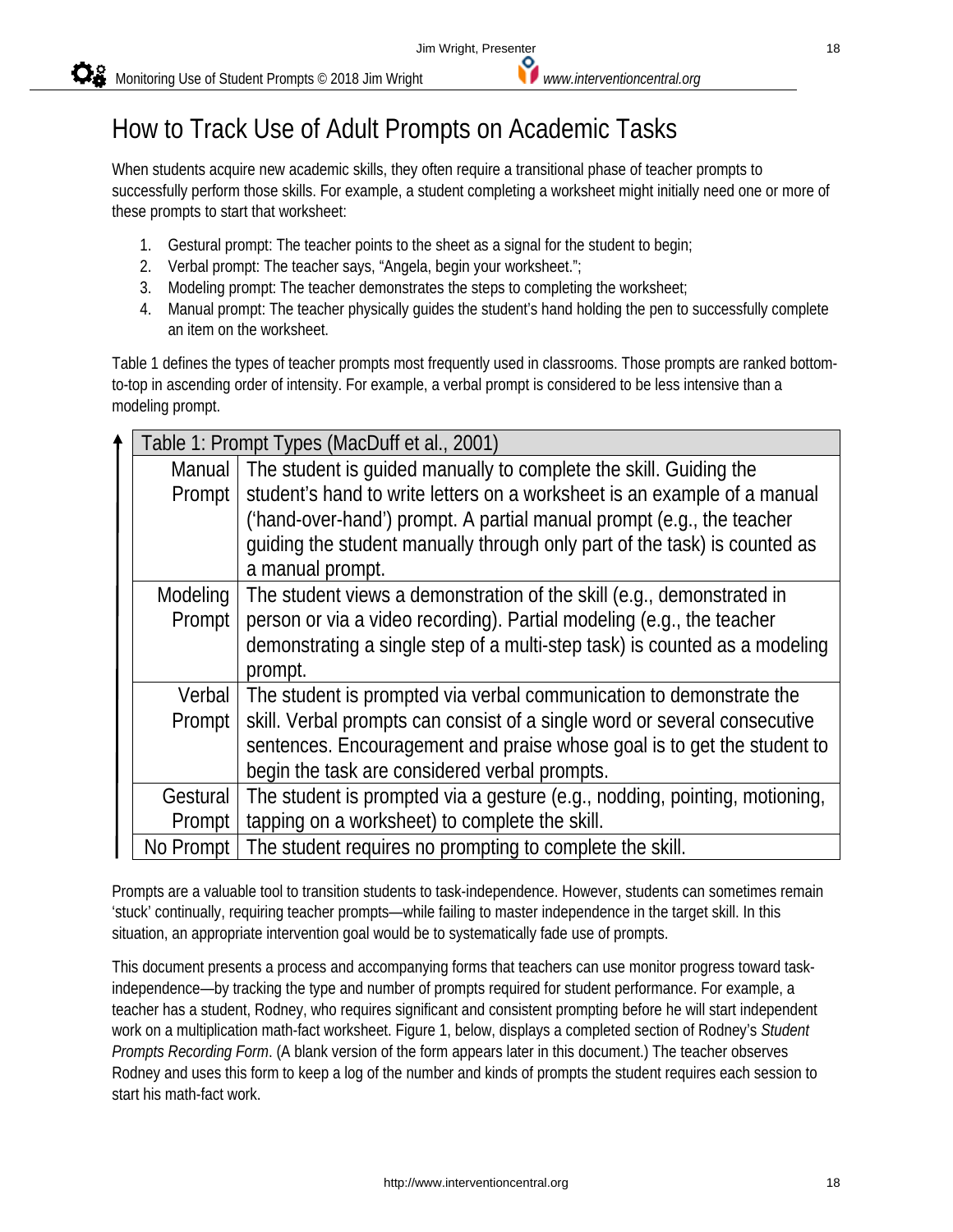

#### **Figure 1: Sample** *Student Prompts Recording Form* **Entry**

|           |          |   |        | DATE: MIT W Th F __ Oct 22, 2018 NOTES: Rodney hesitated in starting his math worksheet. I pointed to        |        |
|-----------|----------|---|--------|--------------------------------------------------------------------------------------------------------------|--------|
|           |          |   |        | the sheet-encouraged Rodney to start his work--showed him how to complete a sample problem. Then he started. |        |
| No Prompt | Gestural | ⌒ | Verbal | Modeling                                                                                                     | Manual |

As Figure 1 shows, the teacher moves through a sequence of less-intensive to more-intensive prompts, until finding success with a modeling prompt. The instructor records comments to describe the prompting sequence that she uses. Just as importantly, the teacher tabulates the number of attempts she makes with each prompt type. For example, this instructor attempts 2 verbal prompts before resorting to a modeling prompt. This frequency data can be charted over time as a way to measure progress in fading teacher prompts.

Figure 2 displays an excerpt from the *Student Prompts Progress-Monitoring Chart*, a blank version of which appears later in this write-up. This chart allows teachers to summarize prompting data across multiple days to look for possible trends of improvement. In this example, the teacher has charted a week's worth of data on her use of prompts with Rodney.





A look at the chart shows clear progress in fading use of prompts. By day 2, verbal prompts replace modeling; by day 4, a simple pointing (gestural) prompt is sufficient for Rodney to begin his math-fact worksheet; by day 5, Rodney initiates his independent work without needing any teacher prompts.

**Reference:** MacDuff, G. S., Krantz, P. J., & McClannahan, L. E. (2001). Prompts and prompt-fading strategies for people with autism. In C. Maurice, G. Green, & R. M. Foxx (Eds.), *Making a difference: Behavioral intervention for autism* (pp. 37-50). Austin, TX, US: PRO-ED.

 $\Box$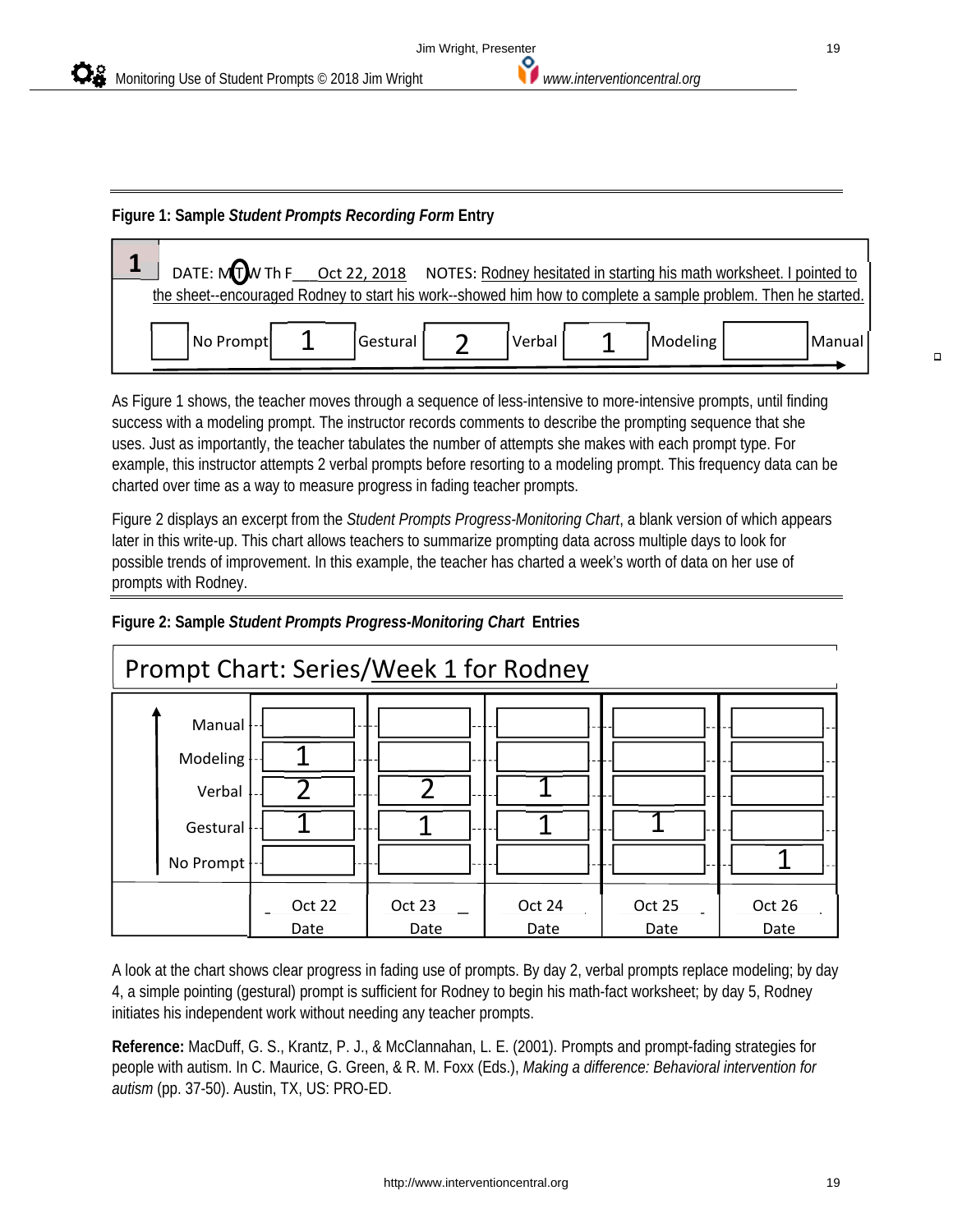## Student Prompts Recording Form

**Student: \_\_\_\_\_\_\_\_\_\_\_\_\_\_\_\_\_\_\_\_\_\_\_\_\_\_\_\_\_\_\_\_\_\_\_\_ Teacher: \_\_\_\_\_\_\_\_\_\_\_\_\_\_\_\_\_\_\_\_\_\_\_\_\_\_\_\_\_\_\_\_\_\_\_\_\_\_\_\_\_** 

**Target Task/Behavior.** Describe the task/behavior that you are targeting to reduce/eliminate task-initiation prompts.

\_\_\_\_\_\_\_\_\_\_\_\_\_\_\_\_\_\_\_\_\_\_\_\_\_\_\_\_\_\_\_\_\_\_\_\_\_\_\_\_\_\_\_\_\_\_\_\_\_\_\_\_\_\_\_\_\_\_\_\_\_\_\_\_\_\_\_\_\_\_\_\_\_\_\_\_\_\_\_\_\_\_\_\_\_\_\_\_\_\_\_\_\_

**Prompt Definitions.** Use these definitions to classify the types of prompts you use with your student.

|          | Prompt Types. (MacDuff et al., 2001)                                                                  |
|----------|-------------------------------------------------------------------------------------------------------|
| Manual   | The student is guided manually to complete the skill.                                                 |
| Modeling | The student views a demonstration of the skill (e.g., demonstrated in person, via a video recording). |
| Verbal   | The student is prompted via verbal communication to demonstrate the skill.                            |
| Gestural | The student is prompted via a gesture (e.g., nodding, pointing, motioning, tapping on a worksheet) to |
|          | complete the skill.                                                                                   |
|          | No Prompt   The student requires no prompting to complete the skill.                                  |

**Prompt Recording.** In the sections below, record your use of task-initiation prompts to initiate the identified task/behavior. Write observation dates, number and type of prompts used, and notes explaining your prompt use.

| 1                                                                                      | DATE: M T W Th F________________________ NOTES: _________________________________ |                                                |        |          |                           |
|----------------------------------------------------------------------------------------|-----------------------------------------------------------------------------------|------------------------------------------------|--------|----------|---------------------------|
|                                                                                        | No Prompt                                                                         | Gestural                                       | Verbal | Modeling | Manual                    |
| $\mathbf{2}$                                                                           |                                                                                   |                                                |        |          |                           |
|                                                                                        | No Prompt                                                                         | Gestural                                       | Verbal | Modeling | Manual                    |
| $\overline{\mathbf{3}}$                                                                |                                                                                   |                                                |        |          |                           |
|                                                                                        | No Prompt                                                                         | Gestural                                       | Verbal | Modeling | Manual                    |
| 4                                                                                      | DATE: M T W Th F________________________ NOTES: _________________________________ |                                                |        |          |                           |
|                                                                                        | No Prompt                                                                         | Gestural                                       | Verbal | Modeling | Manual                    |
| 5<br>DATE: M T W Th F_______________________ NOTES: __________________________________ |                                                                                   |                                                |        |          |                           |
|                                                                                        | No Prompt                                                                         | Gestural<br>http://www.interventioncentral.org | Verbal | Modeling | Manual<br>$\overline{20}$ |

 $\Box$ 

 $\Box$ 

 $\Box$ 

 $\Box$ 

 $\Box$